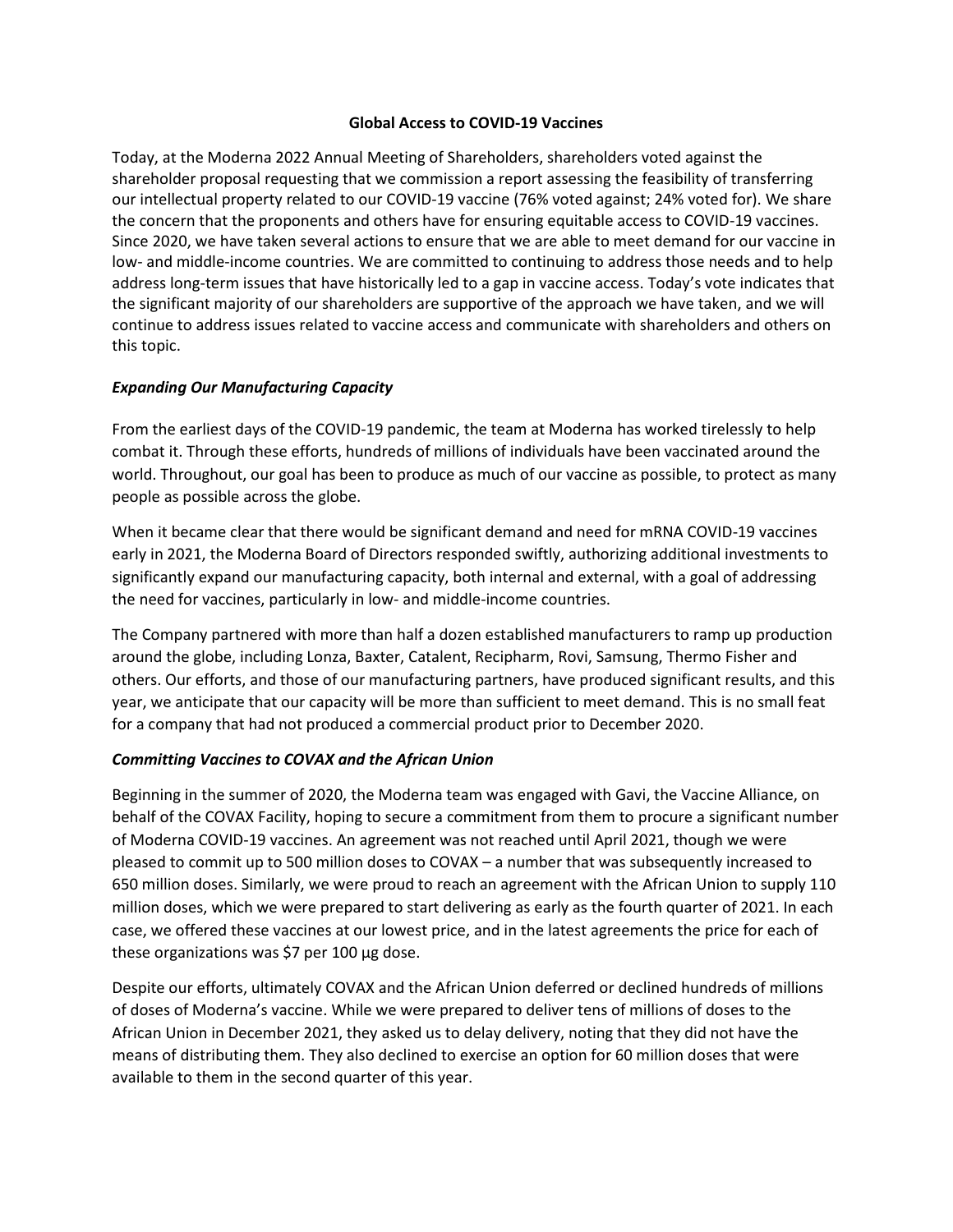Similarly, COVAX has declined options for over 320 million doses that Moderna was prepared to deliver in 2022, noting that they have ample access to vaccines. And even for those doses where COVAX submitted a firm order covering the first and second quarters, they have asked to defer delivery. As a result, Moderna is incurring significant costs as it winds down relationships with outside manufacturers who were engaged to produce these declined doses.

Asking Moderna to transfer intellectual property to local manufacturers—as the Oxfam America proposal suggested—when hundreds of millions of doses are being declined and already operating manufacturing plants are being idled will do nothing to accelerate the end of the pandemic. It would also require diverting Moderna personnel already engaged in manufacturing with other partners, or who are working on other initiatives, including the company's Global Health strategy as described below.

# *We Are Committed to Helping Close the "Last Mile"*

We recognize that closing the "last mile" on the distribution of vaccines remains a significant hurdle to closing the access gap. While Moderna cannot solve this problem alone, we are open to working with those working to solve this issue on the ground to help us ensure that doses are getting where they are needed.

## *Our Commitment to Closing the Access Gap and Advancing Global Health*

Looking forward, Moderna is also committed to closing the gap in vaccine access that we have seen in the current COVID-19 pandemic. There are multiple prongs to this strategy:

- We are committed to ensuring that our intellectual property, or concerns about enforcement of our intellectual property, do not pose a barrier to access. In October 2020, we were the first and only company to pledge not to enforce our patents for those making vaccines to fight Covid-19 during the pandemic. We have since announced that Moderna wil[l never enforce](https://investors.modernatx.com/Statements--Perspectives/Statements--Perspectives-Details/2022/Modernas-Updated-Patent-Pledge/default.aspx) its COVID-19 intellectual property rights in the Gavi-eligible AMC-92 countries, or against manufacturers who are producing COVID-19 vaccines for distribution in those markets.
- We will internally fund and build a[n mRNA manufacturing plant in Kenya,](https://investors.modernatx.com/news/news-details/2022/Moderna-Announces-Memorandum-of-Understanding-with-the-Government-of-the-Republic-of-Kenya-to-Establish-its-First-mRNA-Manufacturing-Facility-in-Africa-03-07-2022/default.aspx) capable of producing up to 500 million doses per year (at the 50 µg dose) so that Africa has its own local source of vaccines, and we can start to build an ecosystem of individuals with the knowledge of how to manufacture this new generation of medicines.
- We are pursuing a technological solution to closing the access gap, working on a next generation version of our COVID-19 vaccine, mRNA-1283, that will be refrigerator stable so that countries in the developing world do not need to maintain rigorous cold chain storage requirements that are needed for current mRNA vaccines.
- We have updated our approach to contracting, allowing us discretion to reprioritize deliveries to those countries that have the greatest need, rather than tying the timing for deliveries to the timing of a customer's commitment.